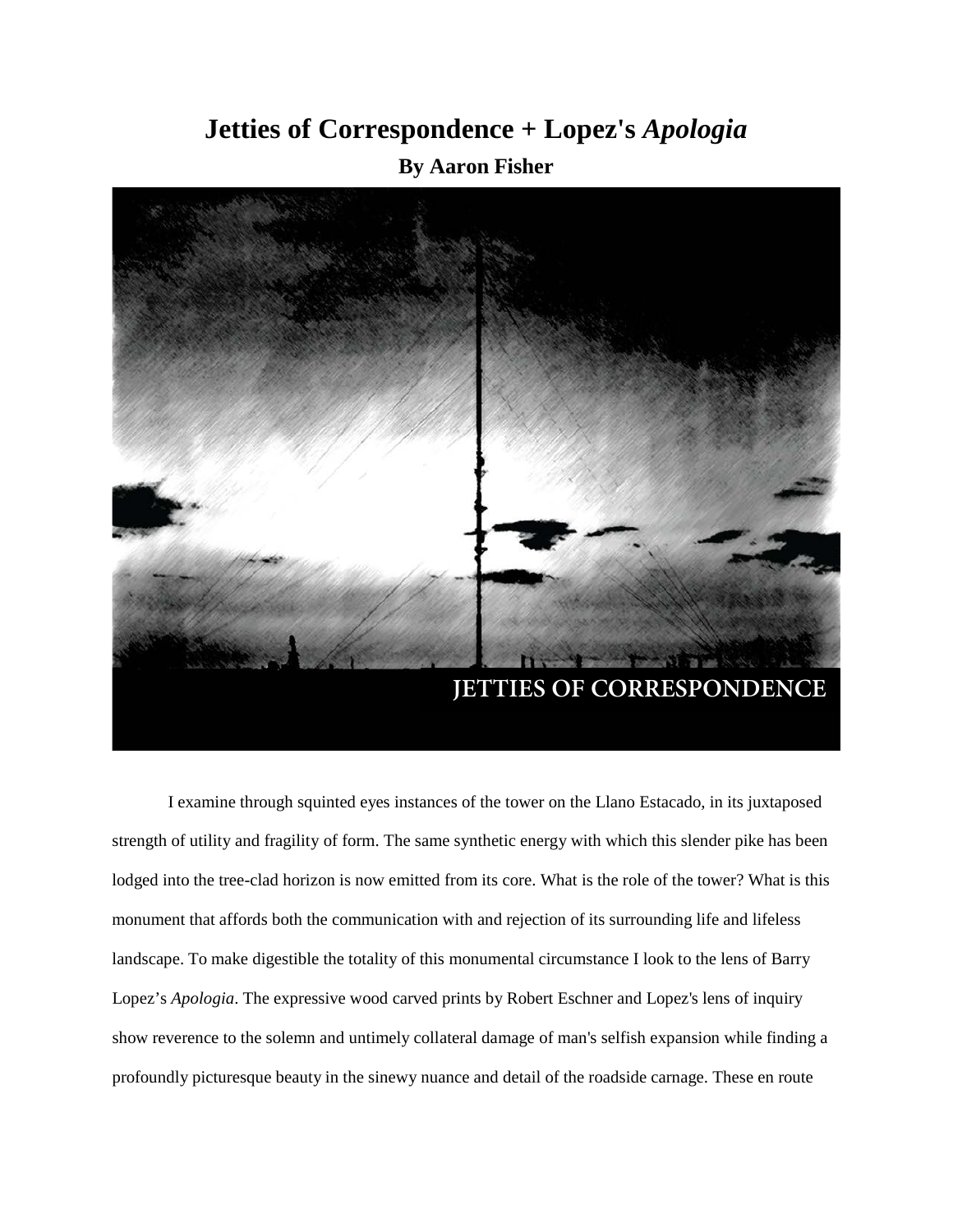depictions document the forlorn and frequently overlooked natural impacts of our constructed need for speed. Through this lens the physical, aesthetic, social, and energetic tension between the vertical tower and the horizontal plane is distilled. The positioning is defined, the monument is measured, and a new nomenclature surfaces: A Jetty of Correspondence. For seemingly innumerable miles on the Llano



Estacado, the tower is unmatched in height. All the while it stands nearly transparent against the expansive horizon and the gray and brown instances that populate its outermost tangent. Though they share a form they do not share a purpose. Barren metal tree trunks thrust out into the blue oasis to reject their leafy rivals. The visual fragility

amidst inherent power is only matched by the nearly undetectable thread that tethers them to earth. It is unclear whether the threads are the vines of the earth extending up from their roots to restrain the tower from launching off earth's surface, or the web-like appendages of the steel stalk injecting itself into the crust. Frayed threads of shadow move across the dust and rock underfoot, chasing the last of the orange light off the edge of the horizon. There, where the oasis of shadow cascades in a vibrant orange crest against the dusty shore, the lone tower jetties out into the deep. It is simultaneously fragile against the

expansive ocean of tumultuous hues, and yet powerfully solid in its unflinching anchor tensioned to the horizon. The tower, stretching out two and three hundred feet from the surrounding infrastructure, commands attention in its broadcast of information. Beyond the sandy horizon, there is a deep blue oasis occupied only